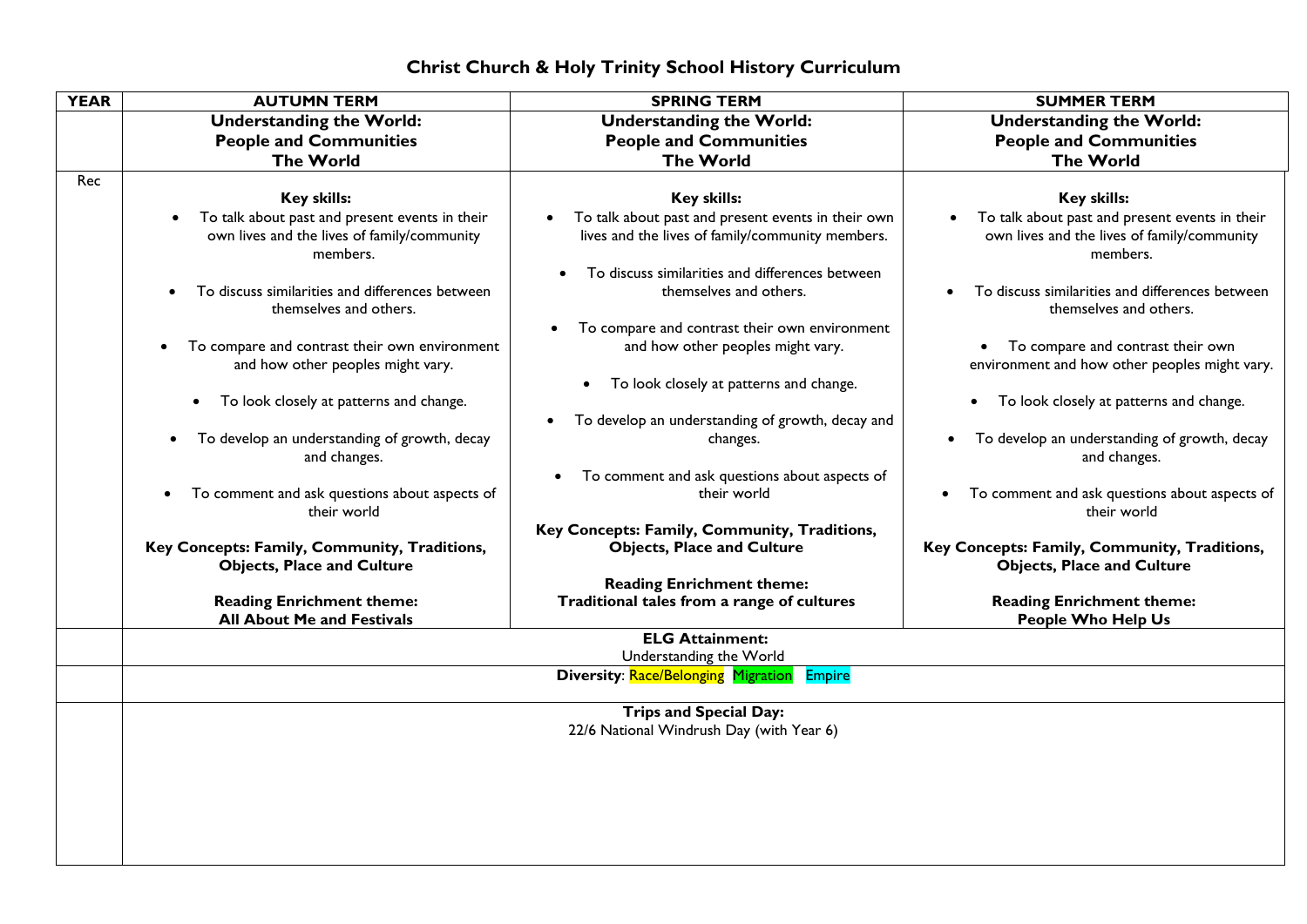|        | <b>AUTUMN TERM</b>                                                                                                                                                    | <b>SPRING TERM</b>                                                                                                                                                                                                                                                                                                                                                                                                                                                                                                                                                                                                                                               | <b>SUMMER TERM</b> |
|--------|-----------------------------------------------------------------------------------------------------------------------------------------------------------------------|------------------------------------------------------------------------------------------------------------------------------------------------------------------------------------------------------------------------------------------------------------------------------------------------------------------------------------------------------------------------------------------------------------------------------------------------------------------------------------------------------------------------------------------------------------------------------------------------------------------------------------------------------------------|--------------------|
| Year I | Why do we remember November 5th?                                                                                                                                      | How has our food changed over time?                                                                                                                                                                                                                                                                                                                                                                                                                                                                                                                                                                                                                              |                    |
|        | Overview: Children explore the history behind, and the significance of,<br>Bonfire Night on 5th November.                                                             | <b>Overview:</b> Children will explore how the food eaten by people living in<br>Britain has changed over the centuries.                                                                                                                                                                                                                                                                                                                                                                                                                                                                                                                                         |                    |
|        | <b>Curriculum Objectives:</b><br>Learn about events beyond living memory that are significant nationally<br>or globally.                                              | <b>Curriculum Objectives:</b><br>Understand the historical concepts of continuity and change.                                                                                                                                                                                                                                                                                                                                                                                                                                                                                                                                                                    |                    |
|        | Know where the people and events they study fit within a chronological<br>framework.                                                                                  | Identify similarities and differences between ways of life in different<br>periods.                                                                                                                                                                                                                                                                                                                                                                                                                                                                                                                                                                              |                    |
|        | Know and understand the history of the UK as a coherent, chronological<br>narrative.                                                                                  | Understand the connections between cultural, economic, military,<br>political, religious and social history, and how these affect people's daily<br>lives.                                                                                                                                                                                                                                                                                                                                                                                                                                                                                                       |                    |
|        | Key skills and concepts:<br>Develop a curiosity about the past, asking and answering questions.                                                                       | Key skills and concepts:<br>Develop chronological understanding related to the history of food.                                                                                                                                                                                                                                                                                                                                                                                                                                                                                                                                                                  |                    |
|        | Choose and use parts of stories and other sources to show that they                                                                                                   | Devise historically valid questions about the history of food.                                                                                                                                                                                                                                                                                                                                                                                                                                                                                                                                                                                                   |                    |
|        | know and understand key features of events.                                                                                                                           | Understand some of the ways in which we find out about the past.                                                                                                                                                                                                                                                                                                                                                                                                                                                                                                                                                                                                 |                    |
|        | Begin to develop an understanding of abstract terms such as parliament<br>and treason.                                                                                | Ask perceptive questions, develop perspective and judgement.<br>Understand how Britain has been influenced by the wider world.                                                                                                                                                                                                                                                                                                                                                                                                                                                                                                                                   |                    |
|        | <b>Key figures:</b><br><b>Guy Falkes</b><br>Robert Catesby<br>King James 1                                                                                            | Key figures:<br>Grandparents and older community members                                                                                                                                                                                                                                                                                                                                                                                                                                                                                                                                                                                                         |                    |
|        | <b>Reading Enrichment:</b>                                                                                                                                            | <b>Reading Enrichment:</b>                                                                                                                                                                                                                                                                                                                                                                                                                                                                                                                                                                                                                                       |                    |
|        | You Wouldn't Want to be Guy Fawkes (Fiona Macdonald)<br>Mr Fawkes, the King and the Gunpowder Plot (Tom and Tony Bradman)<br>Usborne Young Readers The Gunpowder Plot | National Geographic: Food Fight!: A mouth-watering history of who ate<br>what and why through the ages                                                                                                                                                                                                                                                                                                                                                                                                                                                                                                                                                           |                    |
|        | Guy Fawkes for Kids: The Gunpowder Plot (Andrew Thompson)                                                                                                             | <b>EXTENDED WRITING</b>                                                                                                                                                                                                                                                                                                                                                                                                                                                                                                                                                                                                                                          |                    |
|        | Why do we Remember: Guy Fawkes and the Gunpowder Plot (Izzi<br>Howell)                                                                                                |                                                                                                                                                                                                                                                                                                                                                                                                                                                                                                                                                                                                                                                                  |                    |
|        |                                                                                                                                                                       | <b>NC KSI Attainment:</b>                                                                                                                                                                                                                                                                                                                                                                                                                                                                                                                                                                                                                                        |                    |
|        |                                                                                                                                                                       | Pupils should develop an awareness of the past, using common words and phrases relating to the passing of time. They should know where the people and events they study fit within a chronological framework and identify<br>similarities and differences between ways of life in different periods. They should use a wide vocabulary of everyday historical terms. They should ask and answer questions, choosing and using parts of stories and other so<br>to show that they know and understand key features of events. They should understand some of the ways in which we find out about the past and identify different ways in which it is represented. |                    |
|        |                                                                                                                                                                       | <b>Diversity: Race/Belonging Migration Empire</b>                                                                                                                                                                                                                                                                                                                                                                                                                                                                                                                                                                                                                |                    |
|        |                                                                                                                                                                       | Learning about government, monarchy and civil liberties                                                                                                                                                                                                                                                                                                                                                                                                                                                                                                                                                                                                          |                    |
|        |                                                                                                                                                                       | Learning that British food has a rich history linked to cultures that have made these islands home. Food has been influenced by the class system. Social class still affects foods people are likely to eat, and how healthy t<br>likely to be.                                                                                                                                                                                                                                                                                                                                                                                                                  |                    |
|        |                                                                                                                                                                       | Understand how Britain has been influenced by the wider world.                                                                                                                                                                                                                                                                                                                                                                                                                                                                                                                                                                                                   |                    |
|        |                                                                                                                                                                       | Trips:                                                                                                                                                                                                                                                                                                                                                                                                                                                                                                                                                                                                                                                           |                    |
|        |                                                                                                                                                                       | 18, Stafford Terrace: Homes and Food Through the Ages Workshop                                                                                                                                                                                                                                                                                                                                                                                                                                                                                                                                                                                                   |                    |
|        |                                                                                                                                                                       | In school workshop by Chef Katie Dance/family or community members                                                                                                                                                                                                                                                                                                                                                                                                                                                                                                                                                                                               |                    |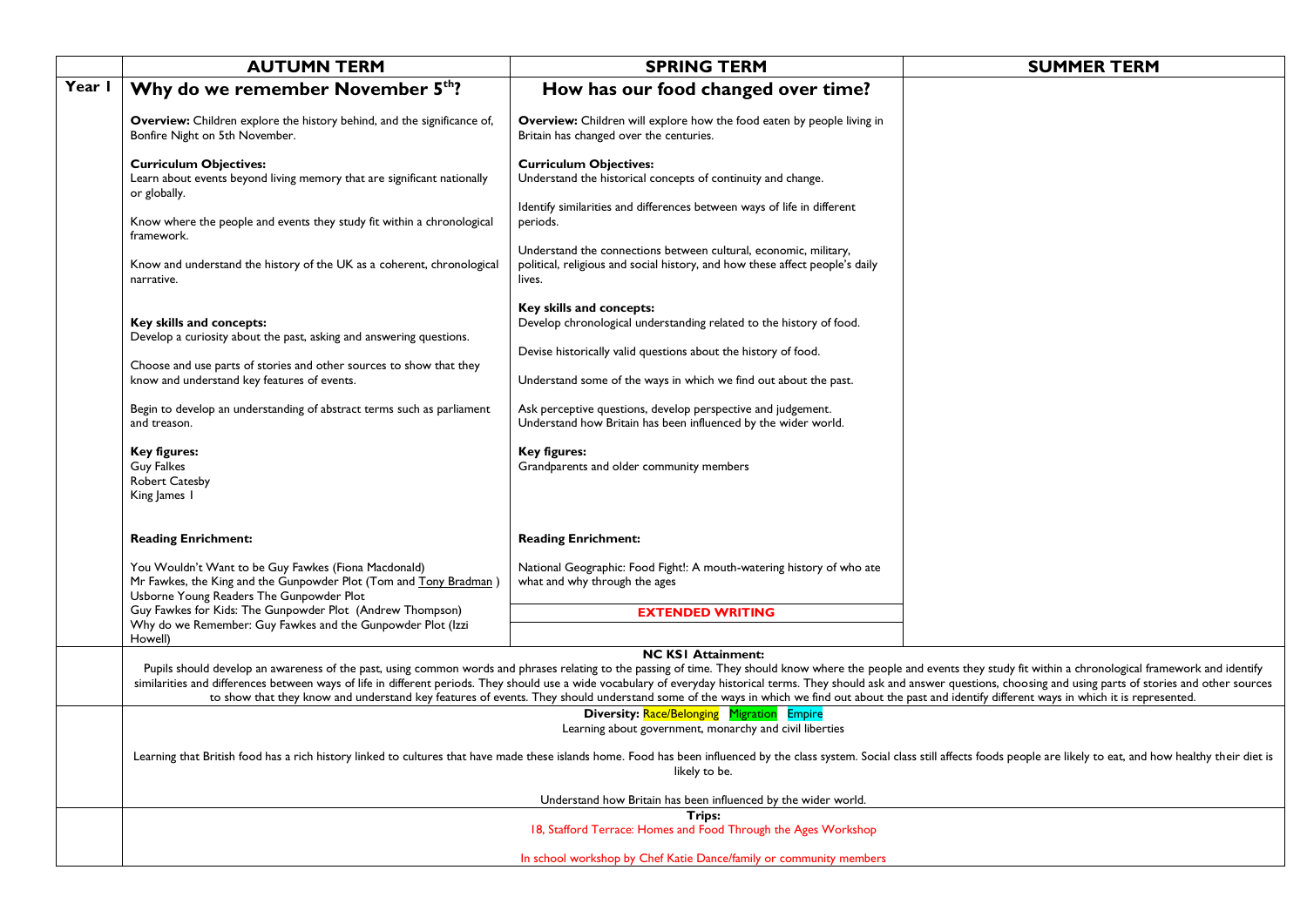|        | <b>AUTUMN TERM</b>                                                                                                                                                            | <b>SPRING TERM</b>                                                                                                                                                                                                                                                                                                                                                                                                                                                                                                                                                                                                                                               | <b>SUMMER TERM</b>                                                                                                                                                                                                          |
|--------|-------------------------------------------------------------------------------------------------------------------------------------------------------------------------------|------------------------------------------------------------------------------------------------------------------------------------------------------------------------------------------------------------------------------------------------------------------------------------------------------------------------------------------------------------------------------------------------------------------------------------------------------------------------------------------------------------------------------------------------------------------------------------------------------------------------------------------------------------------|-----------------------------------------------------------------------------------------------------------------------------------------------------------------------------------------------------------------------------|
| Year 2 | Who are our local heroes?                                                                                                                                                     |                                                                                                                                                                                                                                                                                                                                                                                                                                                                                                                                                                                                                                                                  | Who were the greatest explorers?                                                                                                                                                                                            |
|        | <b>Overview:</b> Children will use a range of historical<br>sources to find out about the lives of some of the most significant people<br>in the history of their local area. |                                                                                                                                                                                                                                                                                                                                                                                                                                                                                                                                                                                                                                                                  | <b>Overview:</b> Children will investigate the lives and journeys of four or<br>more explorers from various eras.<br><b>Curriculum Objectives:</b><br>Learn about the lives of significant individuals in the past who have |
|        | <b>Curriculum Objectives:</b><br>Learn about significant historical events, people and places in their own<br>locality.                                                       |                                                                                                                                                                                                                                                                                                                                                                                                                                                                                                                                                                                                                                                                  | contributed to national and international achievements.<br>Know where the people and events they study fit within a chronological<br>framework.                                                                             |
|        | Know where the people and events they study fit<br>within a chronological framework.                                                                                          |                                                                                                                                                                                                                                                                                                                                                                                                                                                                                                                                                                                                                                                                  | Compare aspects of life in different periods.                                                                                                                                                                               |
|        | Understand some of the ways in which we find out about the past.<br>Key skills and concepts:                                                                                  |                                                                                                                                                                                                                                                                                                                                                                                                                                                                                                                                                                                                                                                                  | Key skills and concepts:<br>Devise historical questions.                                                                                                                                                                    |
|        | Ask and answer questions about the past.                                                                                                                                      |                                                                                                                                                                                                                                                                                                                                                                                                                                                                                                                                                                                                                                                                  | Determine how/where to find out the answers to historical questions.                                                                                                                                                        |
|        | Use a range of sources to draw conclusions about the past.                                                                                                                    |                                                                                                                                                                                                                                                                                                                                                                                                                                                                                                                                                                                                                                                                  | Carry out independent research using books and/or the Internet.                                                                                                                                                             |
|        | <b>Key figures:</b><br>Robert Falcon Scott, Claudia Jones, AA Milne, Claudiah Equiano,                                                                                        |                                                                                                                                                                                                                                                                                                                                                                                                                                                                                                                                                                                                                                                                  | Devise ways of sharing research.                                                                                                                                                                                            |
|        | Isambard Kingdom Brunel, Sylvia Pankhurst, Mary Seacole, John Richard<br>Archer, Bob Marley, Elizabeth Welch, Learie Constantine                                              |                                                                                                                                                                                                                                                                                                                                                                                                                                                                                                                                                                                                                                                                  | Key figures:<br>Ibn Battuta, Captain Cook, Roald Amundsen, Captain Scott, Matthew<br>Henson and Sunita Williams                                                                                                             |
|        | <b>Reading Enrichment:</b>                                                                                                                                                    |                                                                                                                                                                                                                                                                                                                                                                                                                                                                                                                                                                                                                                                                  | <b>EXTENDED WRITING</b>                                                                                                                                                                                                     |
|        | The Story of Music (Mick Manning)                                                                                                                                             |                                                                                                                                                                                                                                                                                                                                                                                                                                                                                                                                                                                                                                                                  | <b>Reading Enrichment:</b>                                                                                                                                                                                                  |
|        | Get Up Stand Up (Cedella Marley, John Jay Cabuay (illustrator), Bob<br>Marley)                                                                                                |                                                                                                                                                                                                                                                                                                                                                                                                                                                                                                                                                                                                                                                                  | Usborne See Inside Exploration and Discovery                                                                                                                                                                                |
|        | One Love (Cedella Marley)                                                                                                                                                     |                                                                                                                                                                                                                                                                                                                                                                                                                                                                                                                                                                                                                                                                  | Great Adventurers (Alastair Humphrey)                                                                                                                                                                                       |
|        | I Love You Too (Ziggy Marley)                                                                                                                                                 |                                                                                                                                                                                                                                                                                                                                                                                                                                                                                                                                                                                                                                                                  | DK Amazing Tales of the World's Great Explorers                                                                                                                                                                             |
|        | Rise Up: Ordinary Kids with Extraordinary Stories (Amanda Li)                                                                                                                 |                                                                                                                                                                                                                                                                                                                                                                                                                                                                                                                                                                                                                                                                  | DK Eyewitness Explorer                                                                                                                                                                                                      |
|        |                                                                                                                                                                               | <b>NC KSI Attainment:</b>                                                                                                                                                                                                                                                                                                                                                                                                                                                                                                                                                                                                                                        | DK Explorers (Nellie Haung)                                                                                                                                                                                                 |
|        |                                                                                                                                                                               | Pupils should develop an awareness of the past, using common words and phrases relating to the passing of time. They should know where the people and events they study fit within a chronological framework and identify<br>similarities and differences between ways of life in different periods. They should use a wide vocabulary of everyday historical terms. They should ask and answer questions, choosing and using parts of stories and other so<br>to show that they know and understand key features of events. They should understand some of the ways in which we find out about the past and identify different ways in which it is represented. |                                                                                                                                                                                                                             |
|        |                                                                                                                                                                               | <b>Diversity: Race/Belonging Migration Empire</b><br>Learning about 'local heroes': locally significant, of interest to class, and suitably heroic, i.e. persons admired for their courage, achievements or qualities. Including someone of national or international repute. Peopl<br>from various fields of endeavour; of both sexes; of differing cultural, ethnic and social backgrounds; from different eras.                                                                                                                                                                                                                                               |                                                                                                                                                                                                                             |
|        |                                                                                                                                                                               | Learning about voting to personal preference, and following reasoned debate<br>Trips:                                                                                                                                                                                                                                                                                                                                                                                                                                                                                                                                                                            |                                                                                                                                                                                                                             |
|        |                                                                                                                                                                               | Blue Badge Tour: Local Heroes in Kensington and Chelsea                                                                                                                                                                                                                                                                                                                                                                                                                                                                                                                                                                                                          |                                                                                                                                                                                                                             |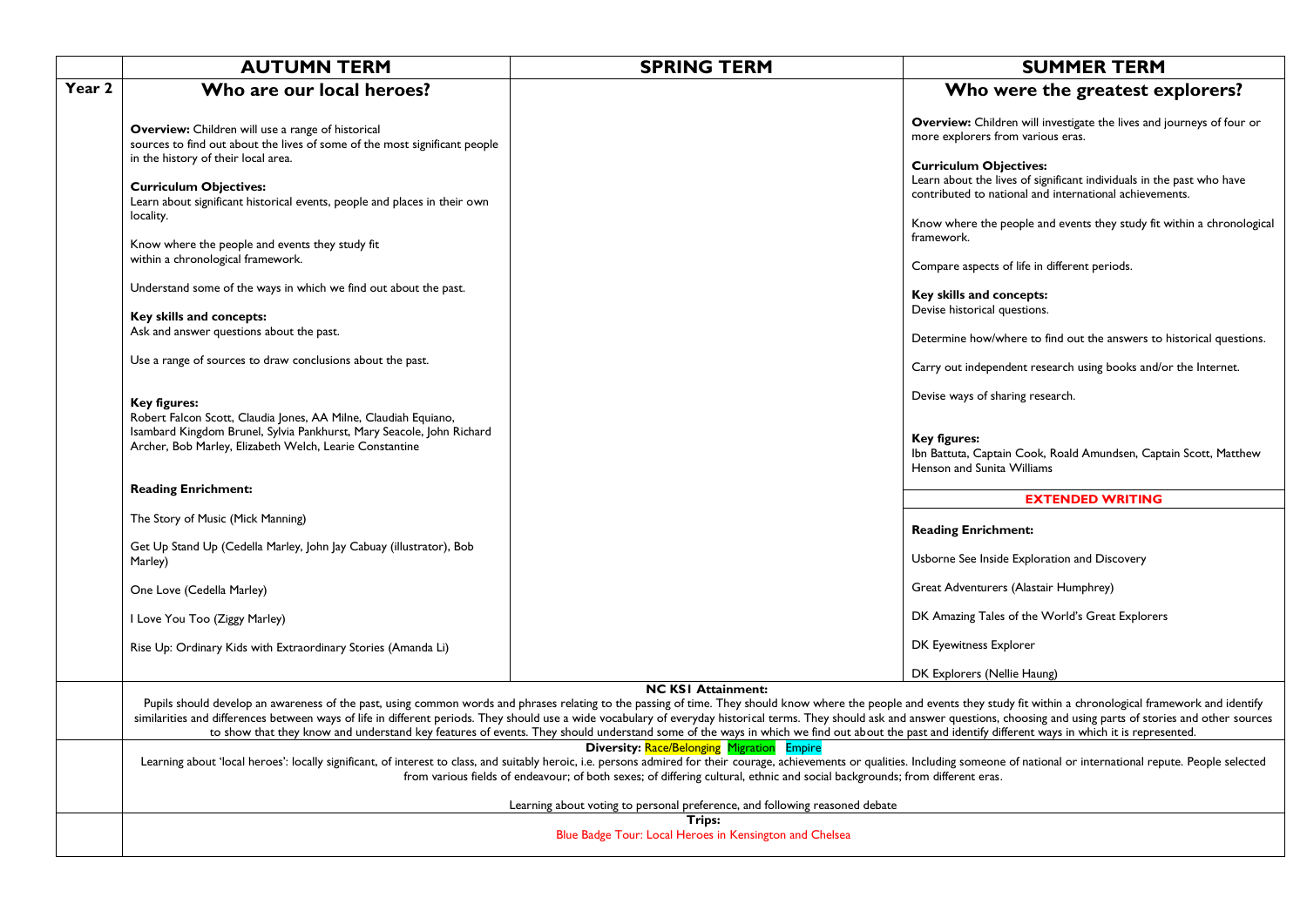|        | <b>AUTUMN TERM</b>                                                                                                                                                                                                   | <b>SPRING TERM</b>                                                                                                                                                                            | <b>SUMMER TERM</b> |
|--------|----------------------------------------------------------------------------------------------------------------------------------------------------------------------------------------------------------------------|-----------------------------------------------------------------------------------------------------------------------------------------------------------------------------------------------|--------------------|
| Year 3 | What was new about the Stone Age?                                                                                                                                                                                    | Did the Romans make Britain better?                                                                                                                                                           |                    |
|        | Overview: Children will explore how life changed for people during<br>different periods of the Stone Age, including the Early, Middle and New<br>Stone Ages. They will cover why the period was called the Stone Age | Overview: Children will learn about the lives, challenges and<br>achievements of the Romans in Britain.                                                                                       |                    |
|        | and what evidence there is from the period, particularly in the form of<br>artefacts and monuments.<br><b>Curriculum Objectives:</b><br>Know and understand the history of these islands (the UK) as a               | <b>Curriculum Objectives:</b><br>Gain a coherent knowledge and understanding of Britain's past and that of<br>the wider world by knowing about the Roman Empire and its impact on<br>Britain. |                    |
|        | coherent, chronological narrative, from the earliest times to the present<br>day.                                                                                                                                    | Understand historical concepts and terms such as civilisation, empire,<br>change etc.                                                                                                         |                    |
|        | Understand historical concepts such as continuity and change.<br>Understand the methods of historical enquiry.                                                                                                       | Ask perceptive questions, think critically, weigh evidence, sift arguments<br>and develop perspective.                                                                                        |                    |
|        | Understand changes in Britain from the Stone Age to the Iron Age.                                                                                                                                                    | Key skills and concepts:<br>Pose questions and then investigate answers.                                                                                                                      |                    |
|        | Key skills and concepts:<br>Research, select, organise and communicate findings.                                                                                                                                     | Select, organise and communicate findings using a range of appropriate<br>genres.                                                                                                             |                    |
|        | Develop a chronological understanding of the Stone Age.                                                                                                                                                              | Compare and contrast different themes, periods and perspectives.                                                                                                                              |                    |
|        | Gain a historically grounded understanding of abstract terms.                                                                                                                                                        | Develop a chronological understanding of the 'Romanisation' of Britain.                                                                                                                       |                    |
|        | Use concepts to make connections, draw contrasts and analyse trends.                                                                                                                                                 | Use and understand terminology and concepts • use sources,                                                                                                                                    |                    |
|        | Devise and answer historically valid questions about the Stone Age.                                                                                                                                                  | representations and interpretations to support answers.                                                                                                                                       |                    |
|        | Construct the past from a range of sources.                                                                                                                                                                          | Key figures: Ivory Bangle Lady, Beachy Head Woman                                                                                                                                             |                    |
|        | Think critically, weigh evidence, sift arguments.                                                                                                                                                                    |                                                                                                                                                                                               |                    |
|        | Key figures: Cheddar Man Stone Age Lola                                                                                                                                                                              | <b>Reading Enrichment:</b><br>Horrible Histories: Rotten Romans                                                                                                                               |                    |
|        | <b>Reading Enrichment:</b>                                                                                                                                                                                           | DK Eyewitness Ancient Rome                                                                                                                                                                    |                    |
|        | Horrible Histories: The Savage Stone Age                                                                                                                                                                             | Usborne The Roman Record<br>Usborne Official Roman Soldier's Handbook                                                                                                                         |                    |
|        | DK Findout Stone Age                                                                                                                                                                                                 | Usborne Time Traveller Rome and Romans                                                                                                                                                        |                    |
|        | DK Eyewitness Early Humans<br>Usborne Stone Age Sentinel                                                                                                                                                             | Usborne Visitor's Guide to Ancient Rome                                                                                                                                                       |                    |
|        | Usborne Look Inside the Stone Age                                                                                                                                                                                    | Usborne See Inside Ancient Rome                                                                                                                                                               |                    |
|        | The Secrets of Stonehenge Mick Manning                                                                                                                                                                               | Fly on the wall- Roman Fort                                                                                                                                                                   |                    |
|        | Stone Age Bone Age Mick Manning                                                                                                                                                                                      | BM So you Think You've got it bad: Ancient Rome                                                                                                                                               |                    |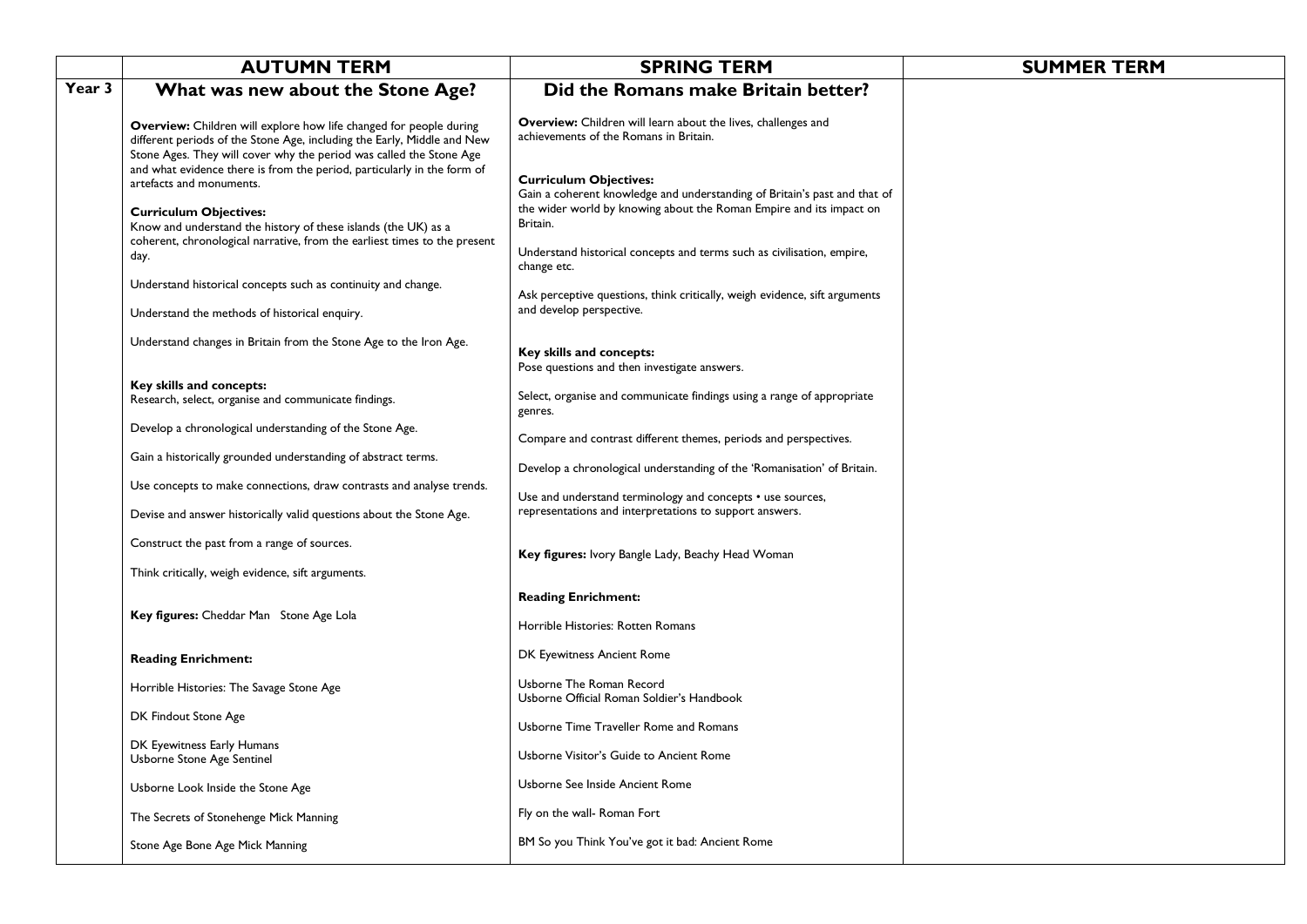|                                                                | Tony Robinson's Weird World of Wonders Romans                                                                                                                                                                                                                                                                                                                                                                                                                                                                                                                                                                                                                                                                                 |  |
|----------------------------------------------------------------|-------------------------------------------------------------------------------------------------------------------------------------------------------------------------------------------------------------------------------------------------------------------------------------------------------------------------------------------------------------------------------------------------------------------------------------------------------------------------------------------------------------------------------------------------------------------------------------------------------------------------------------------------------------------------------------------------------------------------------|--|
| The Stone Age: Hunters, Gatherers and Woolley Mammoths (Marcia |                                                                                                                                                                                                                                                                                                                                                                                                                                                                                                                                                                                                                                                                                                                               |  |
| Williams)                                                      | The Orchard Book of Roman Myths                                                                                                                                                                                                                                                                                                                                                                                                                                                                                                                                                                                                                                                                                               |  |
|                                                                | The Romans: Gods, Emperors and Dormice (Marcia Williams)                                                                                                                                                                                                                                                                                                                                                                                                                                                                                                                                                                                                                                                                      |  |
|                                                                | <b>EXTENDED WRITING</b>                                                                                                                                                                                                                                                                                                                                                                                                                                                                                                                                                                                                                                                                                                       |  |
|                                                                |                                                                                                                                                                                                                                                                                                                                                                                                                                                                                                                                                                                                                                                                                                                               |  |
|                                                                | <b>NC KS2 Attainment:</b><br>Pupils should continue to develop a chronologically secure knowledge and understanding of British, local and world history, establishing clear narratives within and across the periods they study. They should note connectio<br>contrasts and trends over time and develop the appropriate use of historical terms. They should regularly address and sometimes devise historically valid questions about change, cause, similarity and difference, and signif<br>They should construct informed responses that involve thoughtful selection and organisation of relevant historical information. They should understand how our knowledge of the past is constructed from a range of sources. |  |
|                                                                | <b>Diversity: Race/Belonging Migration Empire</b>                                                                                                                                                                                                                                                                                                                                                                                                                                                                                                                                                                                                                                                                             |  |
|                                                                | Recent Archaeological finds- significant figures                                                                                                                                                                                                                                                                                                                                                                                                                                                                                                                                                                                                                                                                              |  |
|                                                                | Learning historical concepts and terms such as civilisation, empire, change and slavery                                                                                                                                                                                                                                                                                                                                                                                                                                                                                                                                                                                                                                       |  |
|                                                                | Understanding the social structures and factors impacting on them and equality of opportunity.                                                                                                                                                                                                                                                                                                                                                                                                                                                                                                                                                                                                                                |  |
|                                                                | Trips:                                                                                                                                                                                                                                                                                                                                                                                                                                                                                                                                                                                                                                                                                                                        |  |
|                                                                | Fulham Palace: Stone Age Workshop<br>British Museum: Roman Britain Workshop                                                                                                                                                                                                                                                                                                                                                                                                                                                                                                                                                                                                                                                   |  |
|                                                                | Fulham Palace: Romans Workshop                                                                                                                                                                                                                                                                                                                                                                                                                                                                                                                                                                                                                                                                                                |  |
|                                                                |                                                                                                                                                                                                                                                                                                                                                                                                                                                                                                                                                                                                                                                                                                                               |  |
|                                                                |                                                                                                                                                                                                                                                                                                                                                                                                                                                                                                                                                                                                                                                                                                                               |  |
|                                                                |                                                                                                                                                                                                                                                                                                                                                                                                                                                                                                                                                                                                                                                                                                                               |  |
|                                                                |                                                                                                                                                                                                                                                                                                                                                                                                                                                                                                                                                                                                                                                                                                                               |  |
|                                                                |                                                                                                                                                                                                                                                                                                                                                                                                                                                                                                                                                                                                                                                                                                                               |  |
|                                                                |                                                                                                                                                                                                                                                                                                                                                                                                                                                                                                                                                                                                                                                                                                                               |  |
|                                                                |                                                                                                                                                                                                                                                                                                                                                                                                                                                                                                                                                                                                                                                                                                                               |  |
|                                                                |                                                                                                                                                                                                                                                                                                                                                                                                                                                                                                                                                                                                                                                                                                                               |  |
|                                                                |                                                                                                                                                                                                                                                                                                                                                                                                                                                                                                                                                                                                                                                                                                                               |  |
|                                                                |                                                                                                                                                                                                                                                                                                                                                                                                                                                                                                                                                                                                                                                                                                                               |  |
|                                                                |                                                                                                                                                                                                                                                                                                                                                                                                                                                                                                                                                                                                                                                                                                                               |  |
|                                                                |                                                                                                                                                                                                                                                                                                                                                                                                                                                                                                                                                                                                                                                                                                                               |  |
|                                                                |                                                                                                                                                                                                                                                                                                                                                                                                                                                                                                                                                                                                                                                                                                                               |  |
|                                                                |                                                                                                                                                                                                                                                                                                                                                                                                                                                                                                                                                                                                                                                                                                                               |  |
|                                                                |                                                                                                                                                                                                                                                                                                                                                                                                                                                                                                                                                                                                                                                                                                                               |  |
|                                                                |                                                                                                                                                                                                                                                                                                                                                                                                                                                                                                                                                                                                                                                                                                                               |  |
|                                                                |                                                                                                                                                                                                                                                                                                                                                                                                                                                                                                                                                                                                                                                                                                                               |  |
|                                                                |                                                                                                                                                                                                                                                                                                                                                                                                                                                                                                                                                                                                                                                                                                                               |  |
|                                                                |                                                                                                                                                                                                                                                                                                                                                                                                                                                                                                                                                                                                                                                                                                                               |  |
|                                                                |                                                                                                                                                                                                                                                                                                                                                                                                                                                                                                                                                                                                                                                                                                                               |  |
|                                                                |                                                                                                                                                                                                                                                                                                                                                                                                                                                                                                                                                                                                                                                                                                                               |  |
|                                                                |                                                                                                                                                                                                                                                                                                                                                                                                                                                                                                                                                                                                                                                                                                                               |  |
|                                                                |                                                                                                                                                                                                                                                                                                                                                                                                                                                                                                                                                                                                                                                                                                                               |  |
|                                                                |                                                                                                                                                                                                                                                                                                                                                                                                                                                                                                                                                                                                                                                                                                                               |  |
|                                                                |                                                                                                                                                                                                                                                                                                                                                                                                                                                                                                                                                                                                                                                                                                                               |  |
|                                                                |                                                                                                                                                                                                                                                                                                                                                                                                                                                                                                                                                                                                                                                                                                                               |  |
|                                                                |                                                                                                                                                                                                                                                                                                                                                                                                                                                                                                                                                                                                                                                                                                                               |  |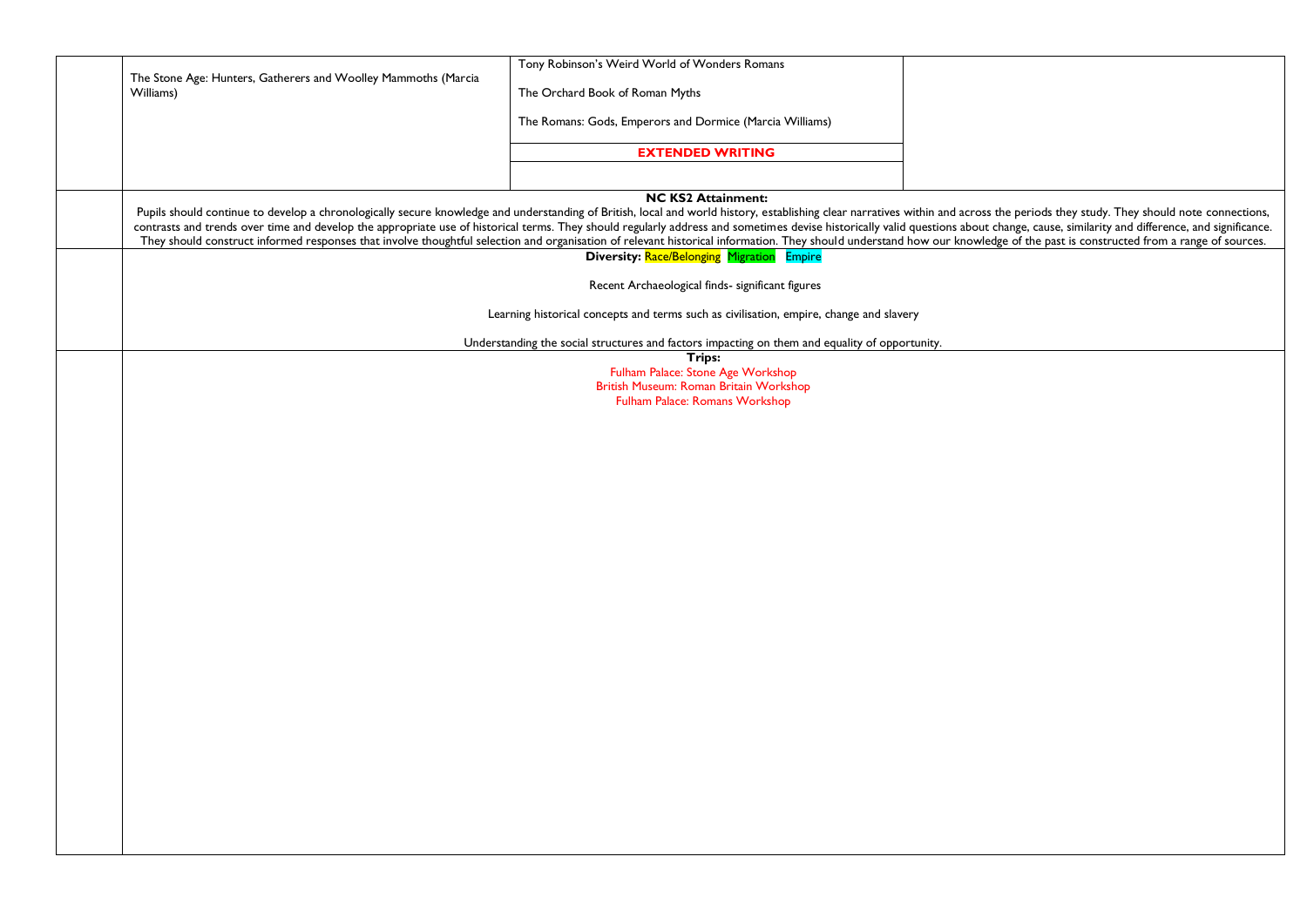|        | <b>AUTUMN TERM</b>                                                                                                                                                                                                                 | <b>SPRING TERM</b>                                                                                                                                                                                     | <b>SUMMER TERM</b> |
|--------|------------------------------------------------------------------------------------------------------------------------------------------------------------------------------------------------------------------------------------|--------------------------------------------------------------------------------------------------------------------------------------------------------------------------------------------------------|--------------------|
| Year 4 | Is it better to be a child now or in the                                                                                                                                                                                           | How much did the Ancient Egyptians                                                                                                                                                                     |                    |
|        | past?                                                                                                                                                                                                                              | achieve?                                                                                                                                                                                               |                    |
|        | Overview: Children will explore how and why childhood has changed,<br>looking at evidence to come to a decision as to whether it is better to be<br>a child now than in the past. It will draw on work done in other units.        | <b>Overview:</b> Children will explore who the Ancient Egyptians were, what<br>they did and discuss whether Ancient Egypt deserves its reputation as one<br>of the most important early civilisations. |                    |
|        | <b>Curriculum Objectives:</b><br>Be inspired to know more about the past, ask perceptive questions, think<br>critically and weigh evidence.                                                                                        | <b>Curriculum Objectives:</b><br>Know and understand significant aspects of the history of the wider<br>world, the nature of ancient civilisations, the expansion and dissolution of<br>empires.       |                    |
|        | Understand historical concepts such as continuity and change, cause and<br>consequence, similarity, difference and significance, and use them to<br>make connections, draw contrasts, and create their own structured<br>accounts. | Understand the achievements of the earliest civilisations through an in-<br>depth study of Ancient Egypt.                                                                                              |                    |
|        | Study an aspect or theme in British history that extends pupils'<br>chronological knowledge beyond 1066.                                                                                                                           | Understand historical concepts and use them to make connections,<br>contrasts, frame historically valid questions and create structured<br>accounts.                                                   |                    |
|        | Key skills and concepts:<br>Research information relating to children and childhood.                                                                                                                                               | Key skills and concepts:<br>Select and use terminology and concepts.                                                                                                                                   |                    |
|        | Make links and connections, comparisons and contrasts, analyse trends<br>and patterns.                                                                                                                                             | Select sources as evidence for a particular answer.                                                                                                                                                    |                    |
|        | Devise conclusions and judgements and substantiate them with telling<br>evidence.                                                                                                                                                  | Compare and contrast different themes, periods and people.<br>Refine responses in the light of new evidence.                                                                                           |                    |
|        | Select and organise using appropriate concepts (including change,<br>continuity, cause and effect, similarity and difference, and significance) and<br>vocabulary.                                                                 | Communicate in appropriate and effective ways including written, pictorial<br>and orally.                                                                                                              |                    |
|        | Develop a chronological understanding of childhood through the ages.<br>Devise historically valid questions about what childhood was like at                                                                                       | Key figures: most famous male and female rulers and pharoahs                                                                                                                                           |                    |
|        | different times.                                                                                                                                                                                                                   |                                                                                                                                                                                                        |                    |
|        | Interpret and use a range of sources to support knowledge and<br>understanding about childhood.                                                                                                                                    |                                                                                                                                                                                                        |                    |
|        | Communicate knowledge and understanding in different but appropriate<br>genres.                                                                                                                                                    | <b>Reading Enrichment:</b><br>Horrible Histories: The Awesome Egyptians                                                                                                                                |                    |
|        | Key figures:<br>Richard Oastler, Robert Owen, Octavia Hill, Elizabeth Fr, Robert Blincoe                                                                                                                                           | DK Findout Ancient Egyptians                                                                                                                                                                           |                    |
|        |                                                                                                                                                                                                                                    | DK Eyewitness Ancient Egyptians                                                                                                                                                                        |                    |
|        | <b>Reading Enrichment:</b><br>Horrible Histories: The Terrible Tudors                                                                                                                                                              | Usborne See Inside Ancient Egypt                                                                                                                                                                       |                    |
|        | DK Eyewitness Tudor                                                                                                                                                                                                                | Usborne Who Built the Pyramids?                                                                                                                                                                        |                    |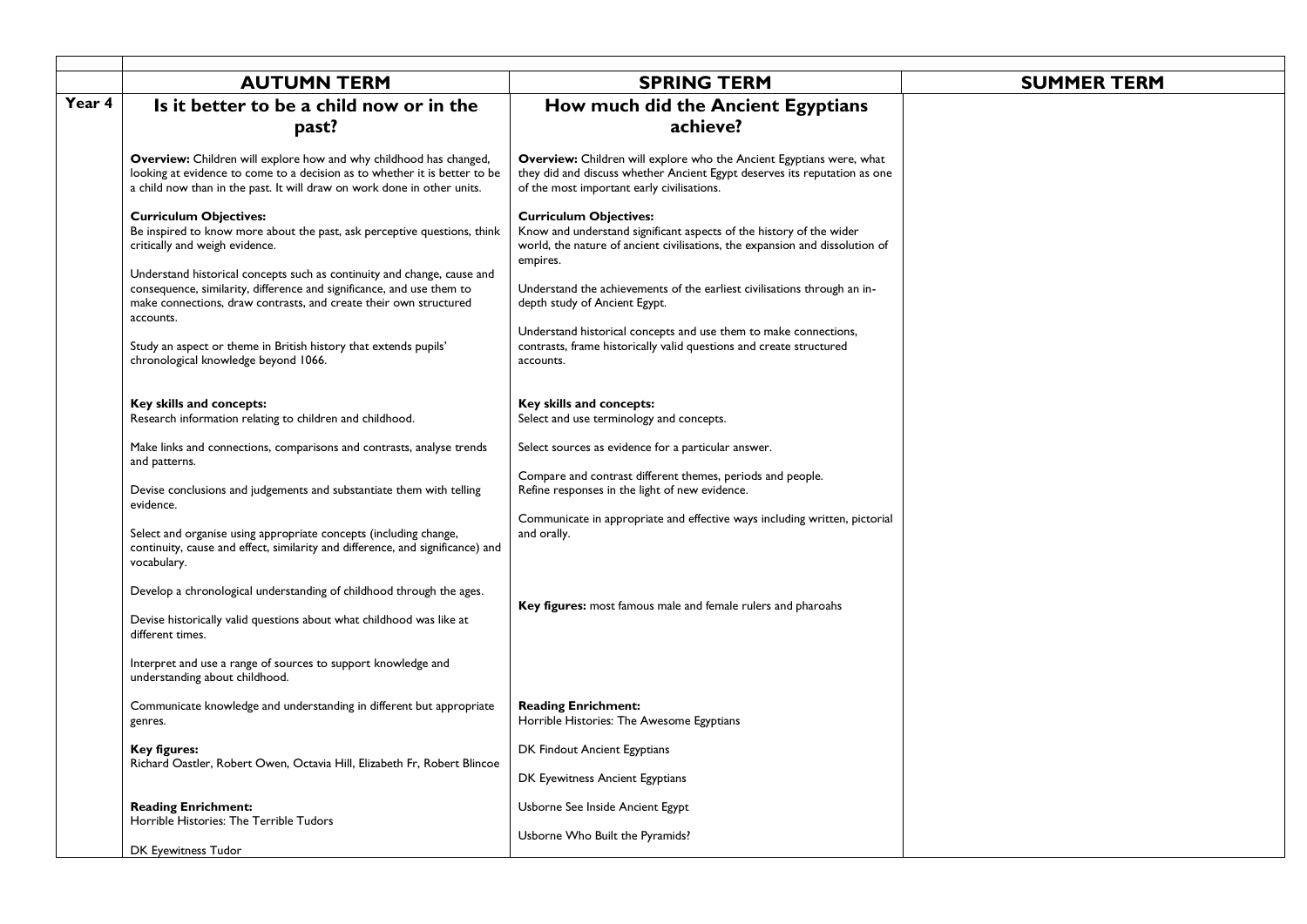|                                                                                     | Usborne The Egyptian Echo                                                                                                                                                                                                      |  |
|-------------------------------------------------------------------------------------|--------------------------------------------------------------------------------------------------------------------------------------------------------------------------------------------------------------------------------|--|
| Usborne See Inside the History of Britain                                           |                                                                                                                                                                                                                                |  |
|                                                                                     | Usborne Visitor's Guide to Ancient Egypt                                                                                                                                                                                       |  |
| Tony Robinson's Weird World of Wonders British History                              |                                                                                                                                                                                                                                |  |
|                                                                                     | BM So You Think You've got it bad: Ancient Egypt                                                                                                                                                                               |  |
| The Worst Children's Jobs in History (Tony Robinson)                                |                                                                                                                                                                                                                                |  |
|                                                                                     | BM The Ancient Egyptians (Angela McDonald)                                                                                                                                                                                     |  |
| A Child Through Time-A book of children's history (Pip Wilkinson and<br>Steve Noon) |                                                                                                                                                                                                                                |  |
|                                                                                     | Fly on the wall- Pharaoh's Egypt                                                                                                                                                                                               |  |
| The Tudors: Kings, Queens and Scribes (Marcia Williams)                             | Tony Robinson's Weird World of Wonders Egyptians                                                                                                                                                                               |  |
|                                                                                     | Ancient Egypt Tales of Gods and Pharaohs (Marcia Williams)                                                                                                                                                                     |  |
| Children Who Changed the World (Marcia Williams)                                    |                                                                                                                                                                                                                                |  |
|                                                                                     | <b>EXTENDED WRITING</b>                                                                                                                                                                                                        |  |
| Collins Primary History Tudors (Tony Triggs)                                        |                                                                                                                                                                                                                                |  |
|                                                                                     | <b>NC KS2 Attainment:</b>                                                                                                                                                                                                      |  |
|                                                                                     | Pupils should continue to develop a chronologically secure knowledge and understanding of British, local and world history, establishing clear narratives within and across the periods they study. They should note connectio |  |
|                                                                                     | contrasts and trends over time and develop the appropriate use of historical terms. They should regularly address and sometimes devise historically valid questions about change, cause, similarity and difference, and signif |  |
|                                                                                     | They should construct informed responses that involve thoughtful selection and organisation of relevant historical information. They should understand how our knowledge of the past is constructed from a range of sources.   |  |
|                                                                                     | <b>Diversity: Race/Belonging Migration Empire</b>                                                                                                                                                                              |  |
|                                                                                     | Understanding the social structures and factors impacting on them; exploitation; attitudes and understanding, equality of opportunity. Slavery                                                                                 |  |
|                                                                                     | Significant figures: John Blanke (Tudors)                                                                                                                                                                                      |  |
|                                                                                     |                                                                                                                                                                                                                                |  |

Understanding the social structures and factors impacting on them, equality of opportunity

**Trips:**

V&A Museum of Childhood Toys Through the Ages Workshop National Army Museum Poppies to Remember Workshop British Museum: Daily Life in Ancient Egypt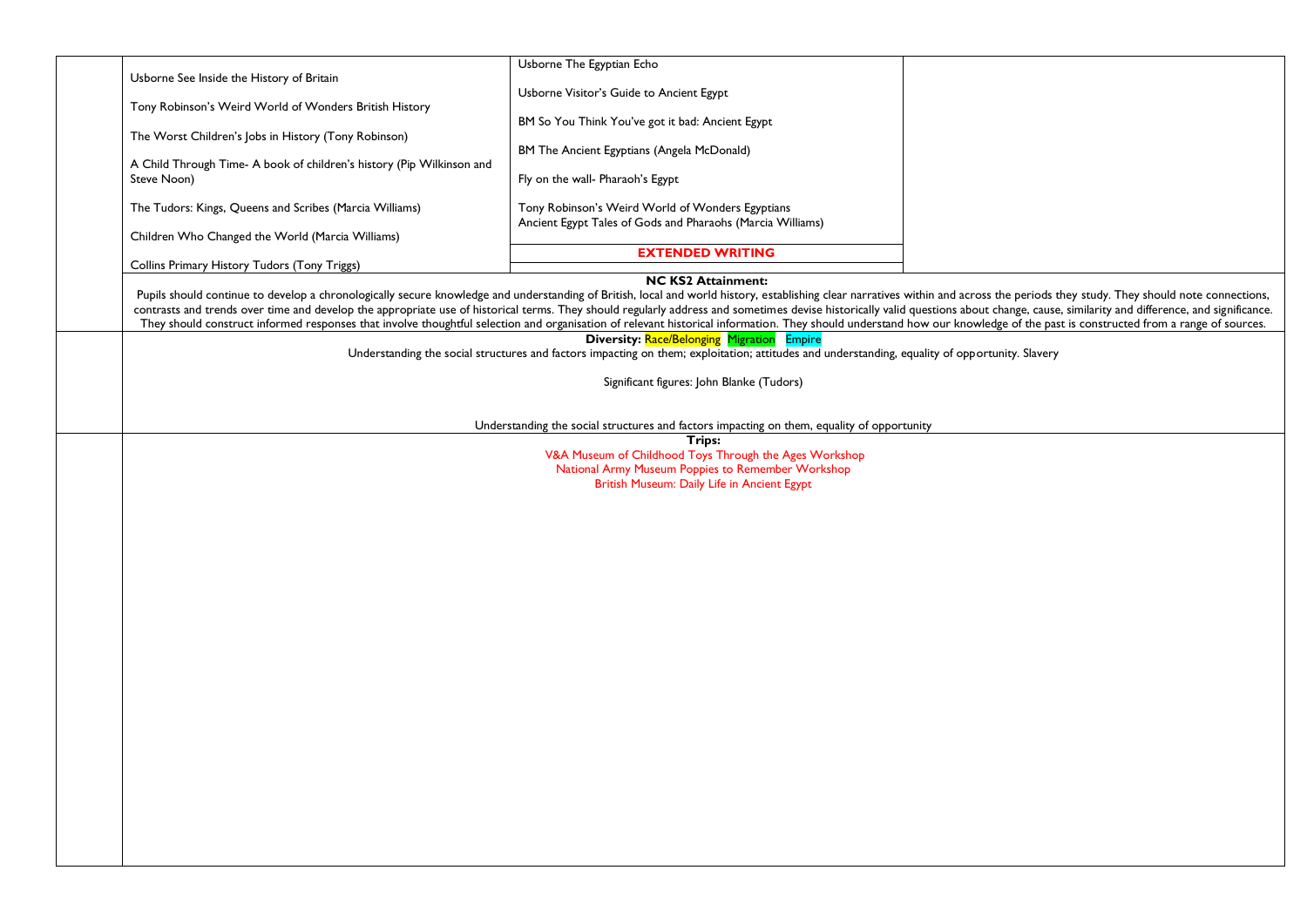|        | <b>AUTUMN TERM</b>                                                                                                                                                                               | <b>SPRING TERM</b> | <b>SUMMER TERM</b>                                                                                                                                                                                                                                                           |
|--------|--------------------------------------------------------------------------------------------------------------------------------------------------------------------------------------------------|--------------------|------------------------------------------------------------------------------------------------------------------------------------------------------------------------------------------------------------------------------------------------------------------------------|
| Year 5 | What was important for our local                                                                                                                                                                 |                    | What did the Greeks do for us?                                                                                                                                                                                                                                               |
|        | <b>Victorians?</b><br>Overview: Children will investigate their local area during Victorian<br>times. They will discover what remains from that period, and why that<br>might be an issue today. |                    | <b>Overview:</b> Children will look at a variety of sources that show<br>political, social and cultural aspects of Ancient Greek life. They will<br>consider the achievements and legacy of the Ancient Greeks, and how<br>they influenced the world in which we live today. |
|        | <b>Curriculum objectives:</b><br>Ask perceptive questions, think critically, and weigh up historical<br>evidence.                                                                                |                    | <b>Curriculum objectives:</b><br>Know and understand significant aspects of the history of the wider<br>world, including the nature of ancient civilisations.                                                                                                                |
|        | Carry out a local history study.                                                                                                                                                                 |                    | Study Ancient Greek life and achievements, and their influence on the<br>western world.                                                                                                                                                                                      |
|        | Study an aspect or theme in British history that extends their<br>chronological knowledge beyond 1066.                                                                                           |                    | Learn about the legacy of Greek culture and the impact of this legacy on<br>later periods in British history, including the present day.                                                                                                                                     |
|        | Key skills and concepts:<br>Learn about their local area in Victorian times.                                                                                                                     |                    | Understand the methods of historical enquiry, including how evidence is<br>used rigorously to make historical claims.                                                                                                                                                        |
|        | Compare fiction with primary evidence.                                                                                                                                                           |                    |                                                                                                                                                                                                                                                                              |
|        | Think about continuity and change to an area over time,                                                                                                                                          |                    |                                                                                                                                                                                                                                                                              |
|        | Explore diversity in a certain area.                                                                                                                                                             |                    | Key skills and concepts:<br>Investigate open and closed questions about Ancient Greek life and                                                                                                                                                                               |
|        | <b>Key figures:</b><br>Pablo Fanque, Harriet Tubman, Mary Seacole Mary Prince. Joseph<br>Bazelgette, Gabrielle Dante Rosetti, Dr Thomas Barnado, Millicent                                       |                    | society.<br>Pose their own questions relevant to an enquiry.                                                                                                                                                                                                                 |
|        | Fawcett                                                                                                                                                                                          |                    | Know where to locate suitable information and ideas,                                                                                                                                                                                                                         |
|        |                                                                                                                                                                                                  |                    | Make inferences and deductions.                                                                                                                                                                                                                                              |
|        | <b>Reading Enrichment:</b><br>Three Cheers For Inventors (Marcia Williams)                                                                                                                       |                    | Recognise different viewpoints and interpretations.                                                                                                                                                                                                                          |
|        | DK Eyewitness Victorians                                                                                                                                                                         |                    | Compare and contrast information.                                                                                                                                                                                                                                            |
|        | Horrible Histories: Villainous Victorians                                                                                                                                                        |                    | Explain causes and effects.                                                                                                                                                                                                                                                  |
|        | Horrible Histories: Vile Victorians                                                                                                                                                              |                    | Key figures: Plato, Socrates and Aristotle                                                                                                                                                                                                                                   |
|        | Collins Primary History Victorians (Tony Triggs)                                                                                                                                                 |                    | <b>Reading Enrichment:</b><br>BM So you think you've got it bad- a kid's life in Ancient Greece                                                                                                                                                                              |
|        | <b>EXTENDED WRITING</b>                                                                                                                                                                          |                    | Usborne See Inside Ancient Greece                                                                                                                                                                                                                                            |
|        |                                                                                                                                                                                                  |                    | Usborne Visitor's Guide to Ancient Greece                                                                                                                                                                                                                                    |
|        |                                                                                                                                                                                                  |                    | <b>Usborne Greek Gazette</b>                                                                                                                                                                                                                                                 |
|        |                                                                                                                                                                                                  |                    | DK Eyewitness Ancient Greece                                                                                                                                                                                                                                                 |
|        |                                                                                                                                                                                                  |                    | Horrible Histories: Groovy Greeks                                                                                                                                                                                                                                            |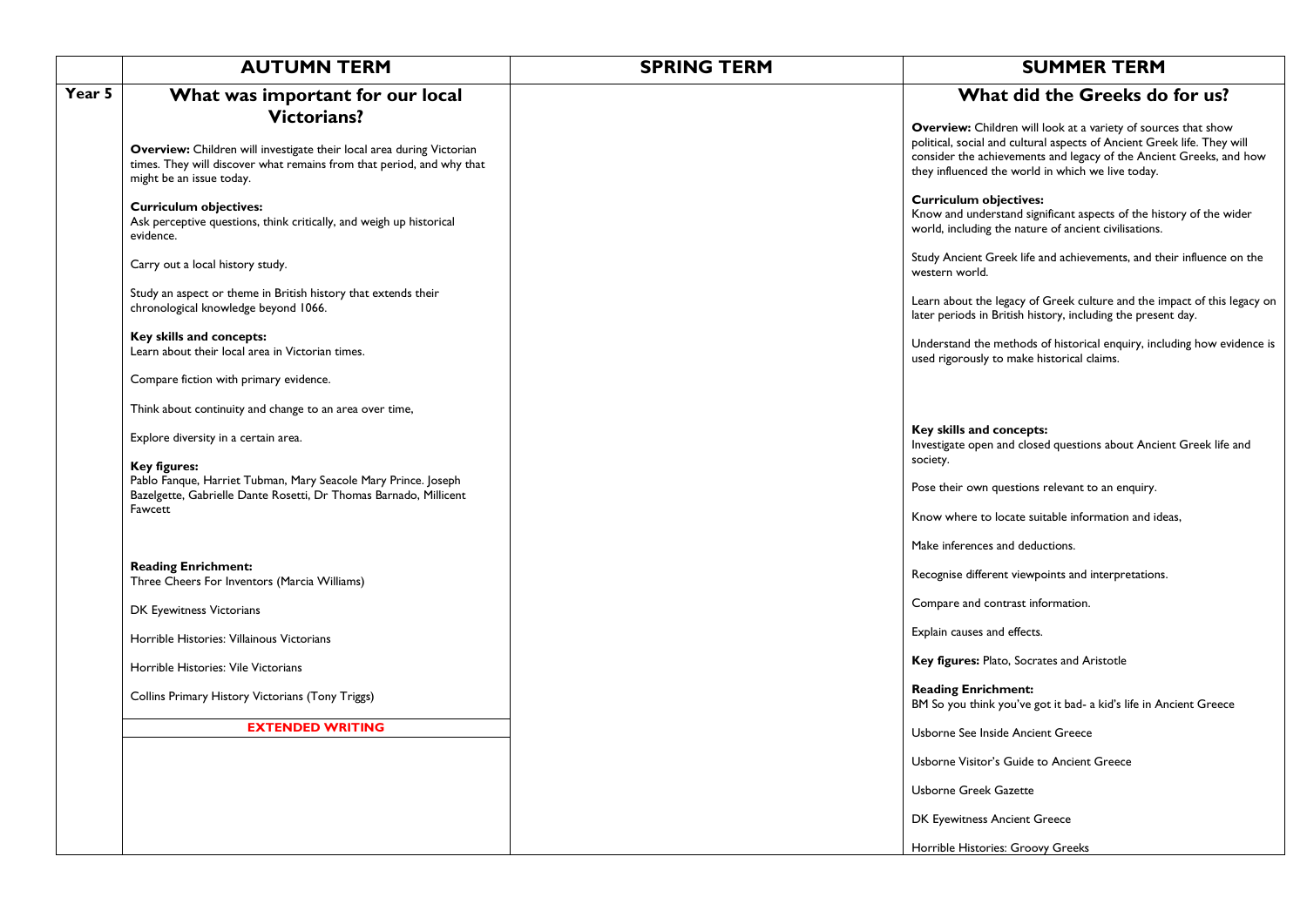|                                   |                                                                                                                                                                                                                                                                                                                                                                                                                                                                  | Fly on the wall- Greek Hero<br>Usborne Illustrated Stories of Greek Myths<br>Tony Robinson's Weird World of Wonders Greeks<br>Greek Myths (Marcia Williams) |
|-----------------------------------|------------------------------------------------------------------------------------------------------------------------------------------------------------------------------------------------------------------------------------------------------------------------------------------------------------------------------------------------------------------------------------------------------------------------------------------------------------------|-------------------------------------------------------------------------------------------------------------------------------------------------------------|
|                                   |                                                                                                                                                                                                                                                                                                                                                                                                                                                                  | The Iliad and the Odyssey (Marcia Williams)                                                                                                                 |
|                                   | NC KS2 Attainment:                                                                                                                                                                                                                                                                                                                                                                                                                                               |                                                                                                                                                             |
|                                   | Pupils should continue to develop a chronologically secure knowledge and understanding of British, local and world history, establishing clear narratives within and across the periods they study. They should note connectio<br>contrasts and trends over time and develop the appropriate use of historical terms. They should regularly address and sometimes devise historically valid questions about change, cause, similarity and difference, and signif |                                                                                                                                                             |
|                                   | They should construct informed responses that involve thoughtful selection and organisation of relevant historical information. They should understand how our knowledge of the past is constructed from a range of sources.                                                                                                                                                                                                                                     |                                                                                                                                                             |
|                                   | Diversity: Race/Belonging Migration Empire                                                                                                                                                                                                                                                                                                                                                                                                                       |                                                                                                                                                             |
|                                   | Understand that not all Victorians felt the same way about things.                                                                                                                                                                                                                                                                                                                                                                                               |                                                                                                                                                             |
|                                   | Learning about emigration, British Empire and slavery                                                                                                                                                                                                                                                                                                                                                                                                            |                                                                                                                                                             |
|                                   |                                                                                                                                                                                                                                                                                                                                                                                                                                                                  |                                                                                                                                                             |
|                                   | Trips:                                                                                                                                                                                                                                                                                                                                                                                                                                                           |                                                                                                                                                             |
| Fulham Palace: Victorian Workshop |                                                                                                                                                                                                                                                                                                                                                                                                                                                                  |                                                                                                                                                             |
|                                   | Blue Badge Tour: Victorian Chelsea                                                                                                                                                                                                                                                                                                                                                                                                                               |                                                                                                                                                             |
|                                   | Natural History Museum: Mary Anning Victorian Fossil Hunter Workshop                                                                                                                                                                                                                                                                                                                                                                                             |                                                                                                                                                             |
|                                   | Kew Gardens: Plant Hunter Marianne North (self led)                                                                                                                                                                                                                                                                                                                                                                                                              |                                                                                                                                                             |
|                                   | Ragged School Museum: Victorian Classroom and kitchen Workshop                                                                                                                                                                                                                                                                                                                                                                                                   |                                                                                                                                                             |
|                                   | <b>British Museum: Ancient Greeks</b>                                                                                                                                                                                                                                                                                                                                                                                                                            |                                                                                                                                                             |
|                                   |                                                                                                                                                                                                                                                                                                                                                                                                                                                                  |                                                                                                                                                             |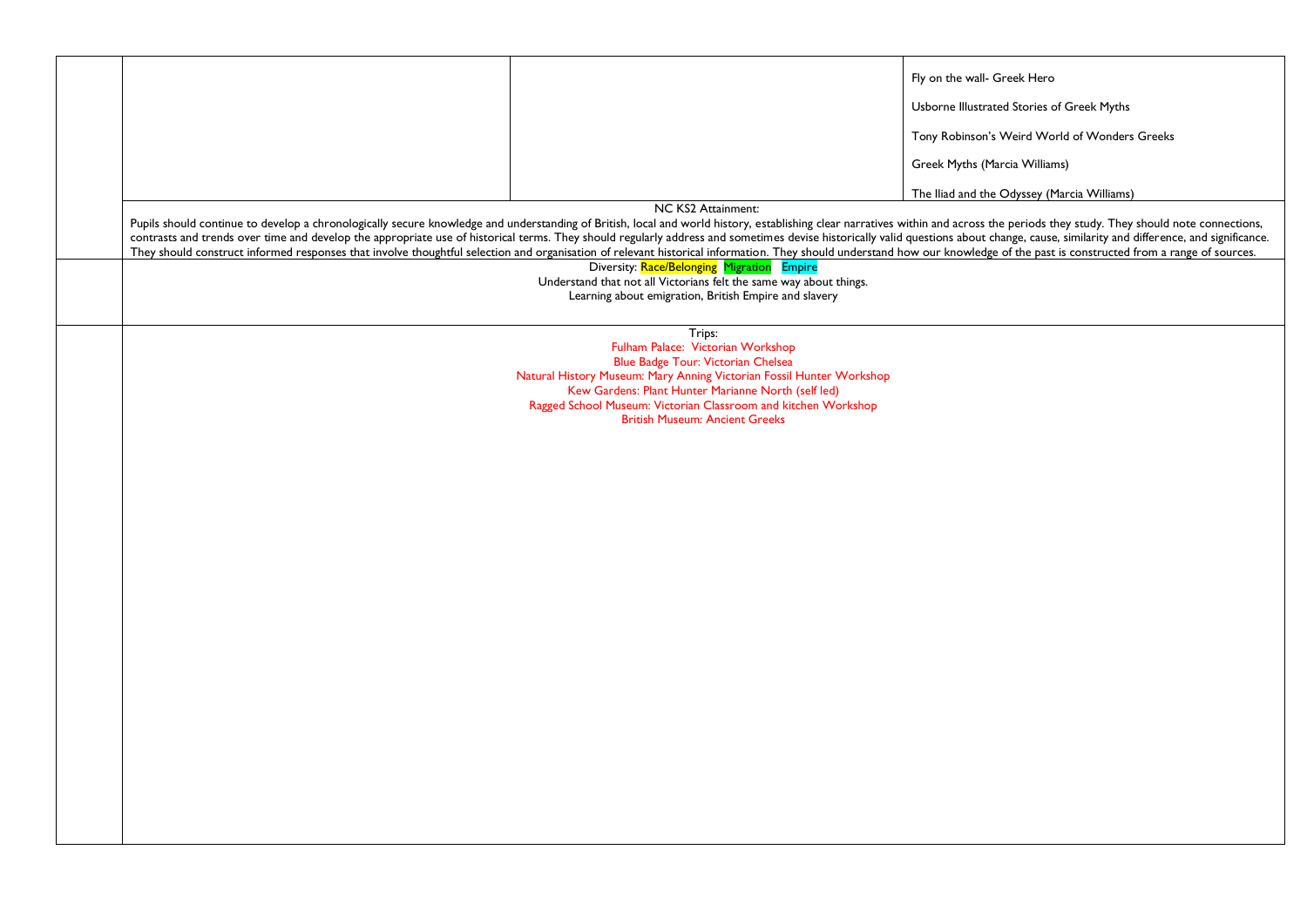|        | <b>AUTUMN TERM</b>                                                                                                                                                                                        | <b>SPRING TERM</b> | <b>SUMMER TERM</b>                                                                                                                                                                                                                                                                                |
|--------|-----------------------------------------------------------------------------------------------------------------------------------------------------------------------------------------------------------|--------------------|---------------------------------------------------------------------------------------------------------------------------------------------------------------------------------------------------------------------------------------------------------------------------------------------------|
| Year 6 | How did WW11 impact our local area?                                                                                                                                                                       |                    | Would the Vikings do anything for                                                                                                                                                                                                                                                                 |
|        | Overview: Children will research the impact of World War Two on the<br>area in which they live.                                                                                                           |                    | money?<br>Overview: Children will investigate the world of the Vikings and                                                                                                                                                                                                                        |
|        | <b>Curriculum objectives:</b><br>Inspire children's curiosity to know more about the past.<br>Equip children to ask perceptive questions, think critically and weigh<br>evidence.<br>Local history study. |                    | discover how we know how the Vikings lived.<br><b>Curriculum Objectives:</b><br>Be inspired to be curious to know more about the past.<br>Learn about the Viking and Anglo-Saxon struggle for the Kingdom of<br>England.<br>Be taught about a study of an aspect or theme in British history that |
|        | Study an aspect or theme in British history that extends children's<br>chronological knowledge beyond 1066.                                                                                               |                    | extends their chronological knowledge beyond 1066.<br>Key skills and concepts:                                                                                                                                                                                                                    |
|        | Key skills and concepts:<br>Research, select, organise and communicate findings.                                                                                                                          |                    | Research, select, organise and communicate findings.                                                                                                                                                                                                                                              |
|        | Develop a chronological understanding of World War Two.                                                                                                                                                   |                    | Understand how knowledge of the past is constructed from a range of<br>sources.                                                                                                                                                                                                                   |
|        | Devise historically valid questions about World War Two.<br>Understand how knowledge of the past is constructed from a range of                                                                           |                    | Explore the significance of a key individual.                                                                                                                                                                                                                                                     |
|        | sources.<br>Recognise the strengths and limitations of local history as a way of telling                                                                                                                  |                    | Understand how contrasting arguments and interpretations of the past<br>have been constructed.                                                                                                                                                                                                    |
|        | the story of World War Two.<br><b>Key figures:</b><br><b>Adolf Hitler</b>                                                                                                                                 |                    | <b>Key figures:</b><br>Cnut the Great<br>Harald Hardrada                                                                                                                                                                                                                                          |
|        | <b>Winston Churchill</b><br>Josef Stalin<br>Franklin Delano Roosevelt                                                                                                                                     |                    | <b>Reading Enrichment:</b><br>Horrible Histories: Vicious Vikings (Terry Deary)                                                                                                                                                                                                                   |
|        | <b>Reading Enrichment:</b>                                                                                                                                                                                |                    | DK Findout Vikings<br>DK Eyewitness Viking                                                                                                                                                                                                                                                        |
|        | Horrible Histories: Woeful Second World War (Terry Deary)                                                                                                                                                 |                    | Fly on the wall- Viking Longship (Mick Manning)                                                                                                                                                                                                                                                   |
|        | Tony Robinson's Weird world of Wonders WWII<br>Usborne See Inside The Second World War                                                                                                                    |                    | The Vikings - raiders, traders and adventurers (Marcia Williams)<br>Norse Mythology for kids (Mathias Nordvig)                                                                                                                                                                                    |
|        | DK World War II Visual Encyclopaedia<br>DK Findout World War II<br>DK Eyewitness World War II                                                                                                             |                    |                                                                                                                                                                                                                                                                                                   |
|        | The World Stopped Turning (Michael Morpurgo)                                                                                                                                                              |                    |                                                                                                                                                                                                                                                                                                   |
|        | Poppy Field (Michael Morpurgo)                                                                                                                                                                            |                    |                                                                                                                                                                                                                                                                                                   |
|        | In the Mouth of the Wolf (Michael Morpurgo)                                                                                                                                                               |                    |                                                                                                                                                                                                                                                                                                   |